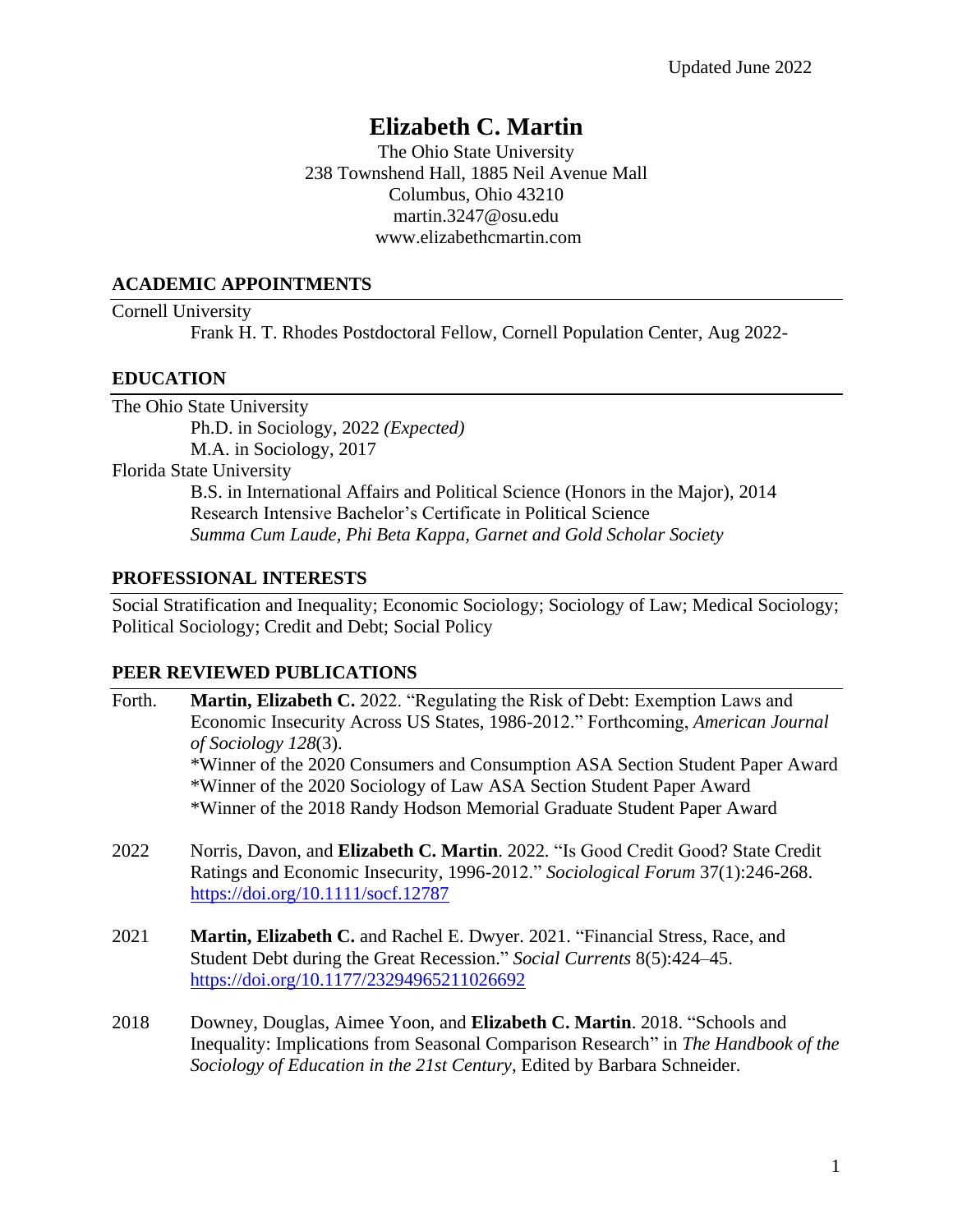## **MANUSCRIPTS UNDER REVIEW**

Dwyer, Rachel E., **Elizabeth C. Martin** and Michael Nau. "The Anti-Social Safety Net: Credit Cards, Insecurity and Inequality in the U.S." Revise and Resubmit at *American Journal of Sociology.*

# **WORKS IN PROGRESS**

**Martin, Elizabeth C. "**Sheltered from the Storm? Social Policy and Economic Insecurity in US States."

**Martin, Elizabeth C.** "Coping with Costs: The Financial Consequences of Illness and Injury."

Dwyer, Rachel E., **Elizabeth C. Martin**, Davon Norris, Laura M. DeMarco "The Demography of Student Debt: Population Exposure to Educational Loans and Inequalities in Financial Risk."

Norris, Davon, and **Elizabeth C. Martin**. "Markets and the States: Analyzing State Government Orientation Towards Financial Markets, 1825-2019."

Houle, Jason N, Rachel E. Dwyer, Marc Dixon, and **Elizabeth C. Martin**. "De-regulation or Nonregulation? Credit and Debt Policy in US States'

# **FELLOWSHIPS AND GRANTS**

| 2021 | Department of Sociology Silverman Research Grant, \$2,000                      |
|------|--------------------------------------------------------------------------------|
|      | 2017-22 National Science Foundation Graduate Research Fellowship, \$102,000    |
|      | 2015-22 Distinguished University Fellowship at Ohio State University, \$46,308 |
| 2015 | Honorable Mention- National Science Foundation Graduate Research Fellowship    |
| 2013 | Undergraduate Research and Creative Activity Award grant, \$4,000              |
|      |                                                                                |

## **HONORS AND AWARDS**

| 2020 | Sociology of Law Section Student Paper Award, ASA                      |
|------|------------------------------------------------------------------------|
| 2020 | Consumers and Consumption Section Student Paper Award, ASA             |
| 2018 | Randy Hodson Graduate Student Paper Award, OSU Department of Sociology |
| 2015 | Kingsbury Data Award- Northwest Evaluation Association                 |
| 2014 | <b>Outstanding Senior Scholar, Florida State University</b>            |
| 2013 | Student Star, Florida State University                                 |

## **SCHOLARLY PRESENTATIONS**

**Martin, Elizabeth C.** "Does State Policy Moderate Economic Insecurity?" American Sociological Association Virtual Meeting, August 2021.

Dwyer, Rachel E., **Martin, Elizabeth C.**, Davon Norris, Laura M. DeMarco. "The Demography of Student Debt: Population Exposure to Educational Loans and Inequalities in Financial Risk." American Sociological Association (Session cancelled due to COVID-19). August 2020.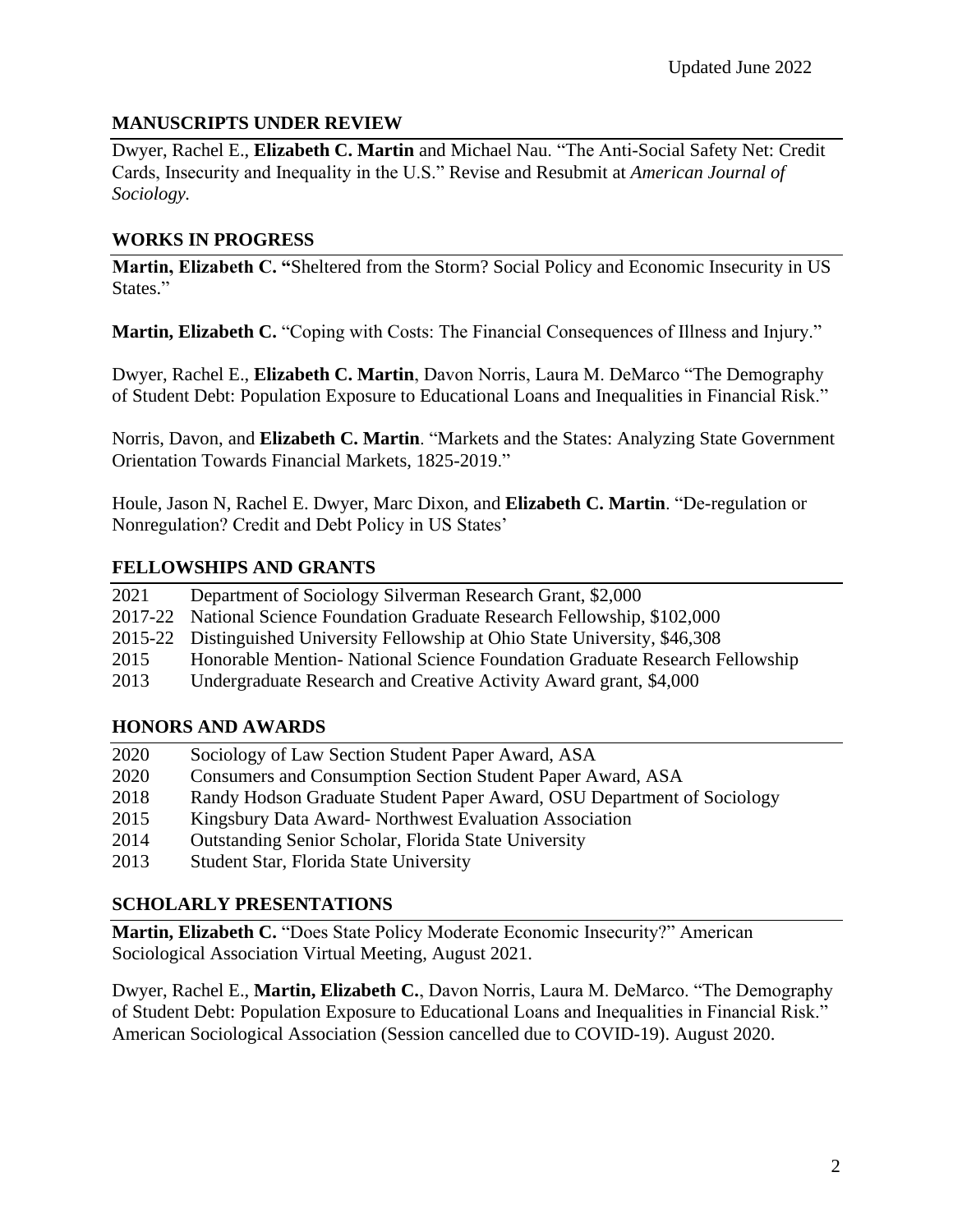Dwyer, Rachel E., **Martin, Elizabeth C.**, Davon Norris, Laura M. DeMarco. "The Demography of Student Debt: Population Exposure to Educational Loans and Inequalities in Financial Risk." Accepted for Population Association of American. (Cancelled due to COVID-19). April 2020.

Norris, Davon N., and **Martin, Elizabeth C.**. "Markets and the States: Analyzing State Government Orientation Towards Financial Markets, 1825-2019." Accepted for Comparative Historical Social Sciences Working Group conference at Northwestern University. (Cancelled due to COVID-19.) April 2020.

**Martin, Elizabeth C.**, and Rachel E. Dwyer. "Student Loans and Financial Hardship during the Great Recession." American Sociological Association. New York, NY. August 2019.

Norris, Davon N., and **Martin, Elizabeth C.**. "Is Good Credit Good? State Credit Ratings and Economic Insecurity, 1996-2012." American Sociological Association. New York, NY. August 2019.

Norris, Davon N., and **Martin, Elizabeth C.**. "Is Good Credit Good? State Credit Ratings and Economic Insecurity, 1996-2012." Society for the Advancement of Socio-Economics. New York, NY. June 2019.

Norris, Davon N., and **Martin, Elizabeth C.**. "Is Good Credit Good? State Credit Ratings and Economic Insecurity, 1994-2012." SocPie Working Group, OSU Department of Sociology. Columbus, OH. November 2018.

**Martin, Elizabeth C.**, and Rachel E. Dwyer. "Student Loans and Financial Hardship during the Great Recession." Midwest Sociology of Education Association. Columbus, OH. October 2018.

Dwyer, Rachel E., Michael Nau, **Martin, Elizabeth C.**. "Unsecured Debt, Risk, and Inequality in the United States." American Sociological Association. Philadelphia, PA. August 2018.

**Martin, Elizabeth C.** "Regulating the Risk of Debt: Exemption Laws and Economic Insecurity Across US States." American Sociological Association. Philadelphia, PA. August 2018.

**Martin, Elizabeth C.** "Regulating Risk for Debtors: Asset Protections and Economic Insecurity Across US States 1986-2012." Law and Society Association. Toronto, Canada. June 2018.

**Martin, Elizabeth C.** "Asset Exemptions and Economic Insecurity." SocPIE Working Group, OSU Department of Sociology, Columbus, OH, March 2017.

**Martin, Elizabeth C.** and John Reynolds. "School Choice and District Segregation in Florida, 1995-2010." Southern Sociological Society. Charlotte, NC. April 2014.

Reynolds, John, and **Martin, Elizabeth C.**. "Charter School Growth and School Segregation in Florida." Department of Educational Leadership and Policy Studies Brownbag, FSU College of Education. Tallahassee, FL. March 2014.

**Martin, Elizabeth C.** "Charter Schools and Student Achievement in Florida." Southern Political Science Association. New Orleans, LA. January 2014.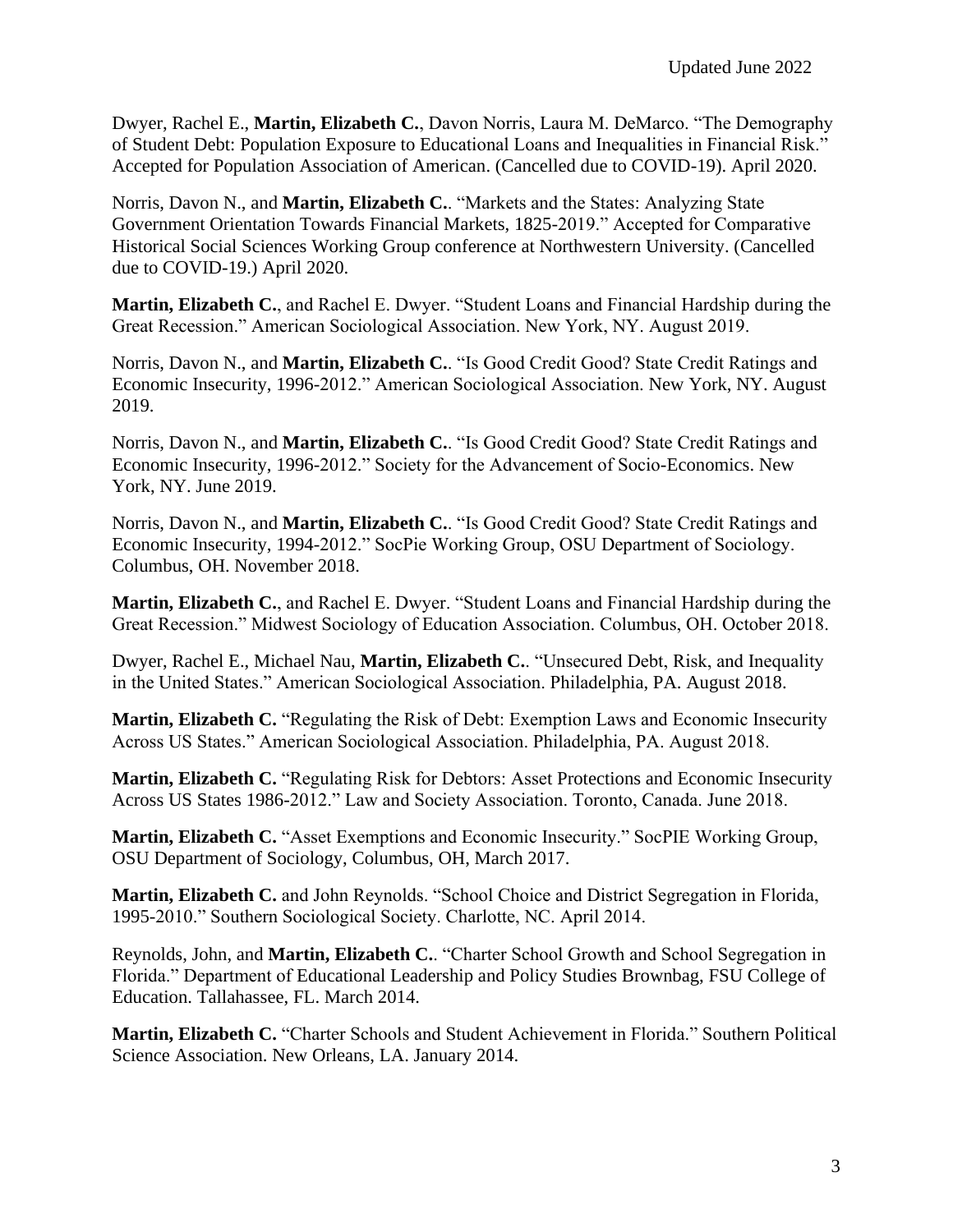**Martin, Elizabeth C.** "School Choice and Segregation in Florida." Showcase of Undergraduate Research Excellence. Tallahassee, FL. October 2013.

## **TEACHING EXPERIENCE**

Instructor, SOCIOL 4998 Undergraduate Research Experience, Department of Sociology, The Ohio State University. Spring 2022; Fall 2021; Fall 2019.

Inclusive Teaching Endorsement, Michael V. Drake Institute for Teaching and Learning. The Ohio State University. In Progress.

Teaching Informational Literacy Endorsement. Michael V. Drake Institute for Teaching and Learning. The Ohio State University. Spring 2021.

Instructor, Sociology Graduate Student Association Workshop on Publication Quality Tables and Graphs. Fall 2017

Recitation Leader, SOCIOL 4487 Research Methods in Sociology, Department of Sociology, The Ohio State University. Fall 2016.

# **SERVICE**

*American Sociological Association*

| 2021-2022 | Student Representative, ASA Sociology of Law section                      |
|-----------|---------------------------------------------------------------------------|
| 2020-2021 | Chair, Graduate Student Paper Award Committee, Sociology of Law section   |
| 2020-2021 | Graduate Student Paper Award Committee, Consumers and Consumption section |

*Population Association of America*

2019 Presider, Session on Wealth and Debt Disparities at the 2019 PAA meetings in Austin, TX, April 2019.

## **PROFESSIONAL MEMBERSHIPS**

American Sociological Association Inequality, Poverty, and Mobility Economic Sociology Political Sociology Sociology of Law Sociology of Consumers and Consumption Population Association of America